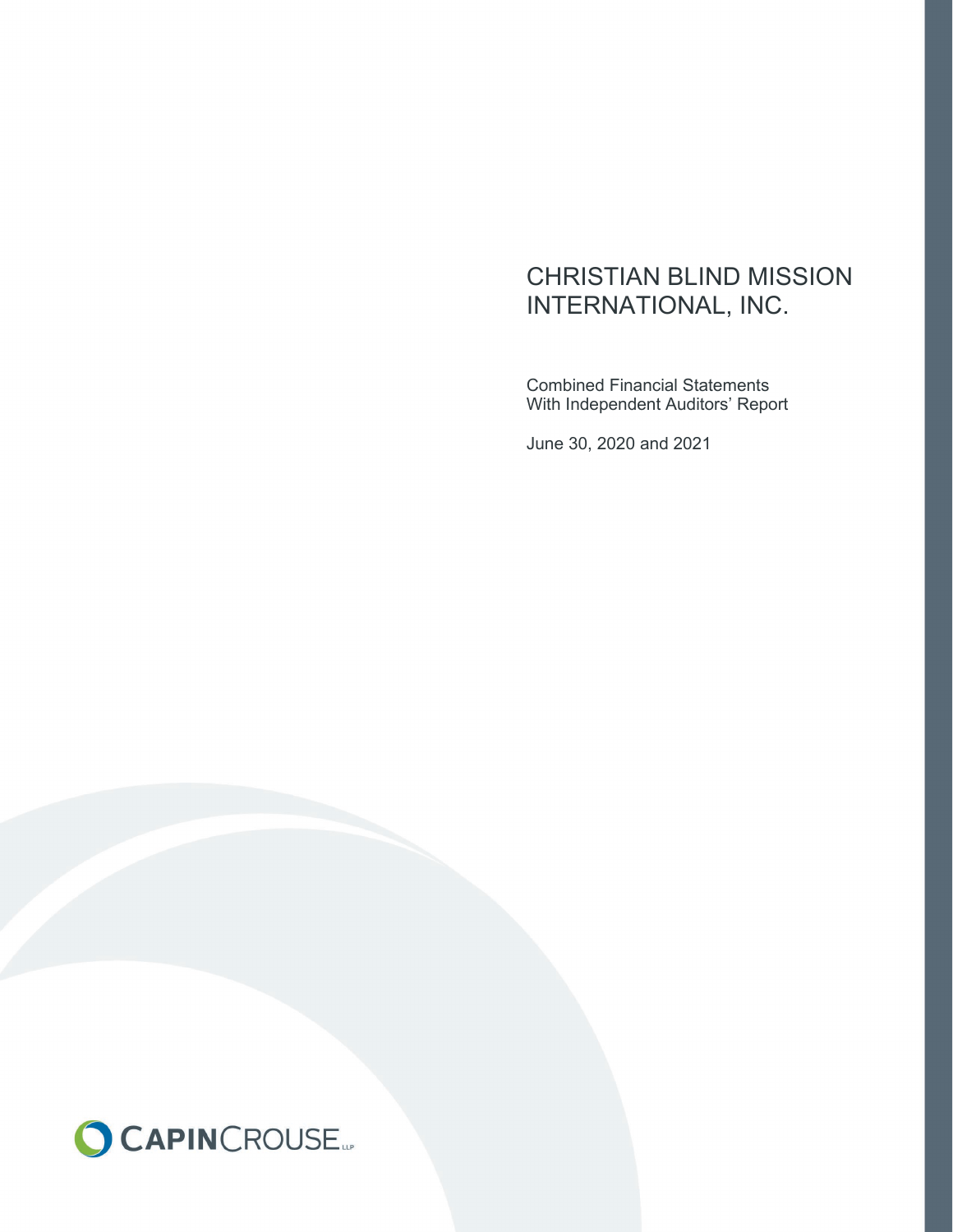#### **Table of Contents**

|                                            | Page |
|--------------------------------------------|------|
|                                            |      |
| Independent Auditors' Report               |      |
| <b>Financial Statements</b>                |      |
| Combined Statements of Financial Position  | 3    |
| Combined Statements of Activities          | 4    |
| Combined Statements of Functional Expenses |      |
| Combined Statements of Cash Flows          | 6    |
| Notes to the Combined Financial Statements |      |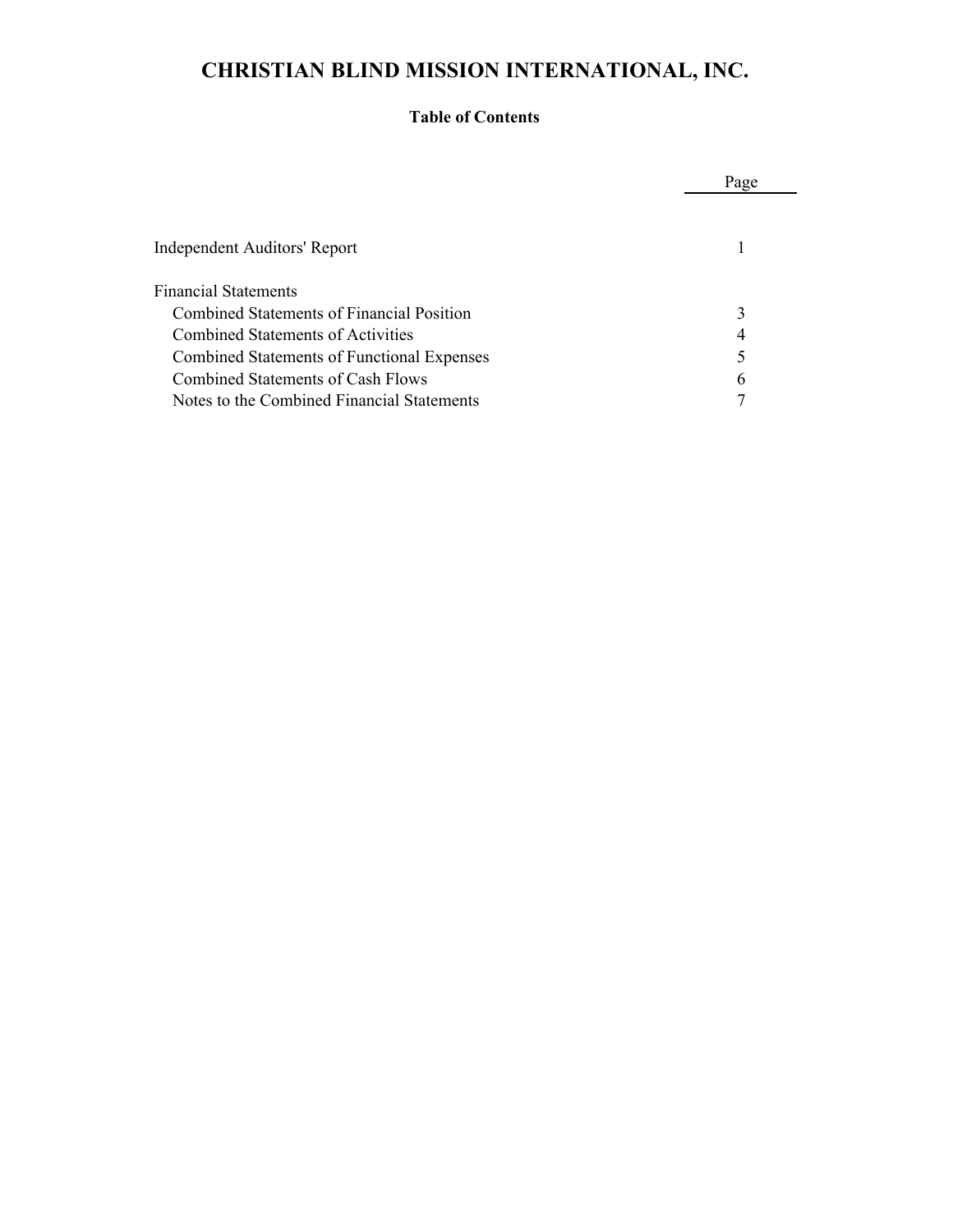# CAPINCROUSE.



#### **INDEPENDENT AUDITORS' REPORT**

Board of Directors Christian Blind Mission International, Inc. Wheaton, Illinois

We have audited the accompanying combined financial statements of Christian Blind Mission International, Inc. which comprise the combined statements of financial position as of June 30, 2021 and 2020, and the related combined statements of activities, functional expenses and cash flows for the years then ended, and the related notes to the combined financial statements.

#### *Management's Responsibility for the Financial Statements*

Management is responsible for the preparation and fair presentation of these combined financial statements in accordance with accounting principles generally accepted in the United States of America; this includes the design, implementation, and maintenance of internal control relevant to the preparation and fair presentation of financial statements that are free from material misstatement, whether due to fraud or error.

#### *Auditors' Responsibility*

Our responsibility is to express an opinion on these combined financial statements based on our audits. We conducted our audits in accordance with auditing standards generally accepted in the United States of America. Those standards require that we plan and perform the audit to obtain reasonable assurance about whether the financial statements are free from material misstatement.

An audit involves performing procedures to obtain audit evidence about the amounts and disclosures in the combined financial statements. The procedures selected depend on the auditor's judgment, including the assessment of the risks of material misstatement of the combined financial statements, whether due to fraud or error. In making those risk assessments, the auditor considers internal control relevant to the entity's preparation and fair presentation of the combined financial statements in order to design audit procedures that are appropriate in the circumstances, but not for the purpose of expressing an opinion on the effectiveness of the entity's internal control. Accordingly, we express no such opinion. An audit also includes evaluating the appropriateness of accounting policies used and the reasonableness of significant accounting estimates made by management, as well as evaluating the overall presentation of the combined financial statements.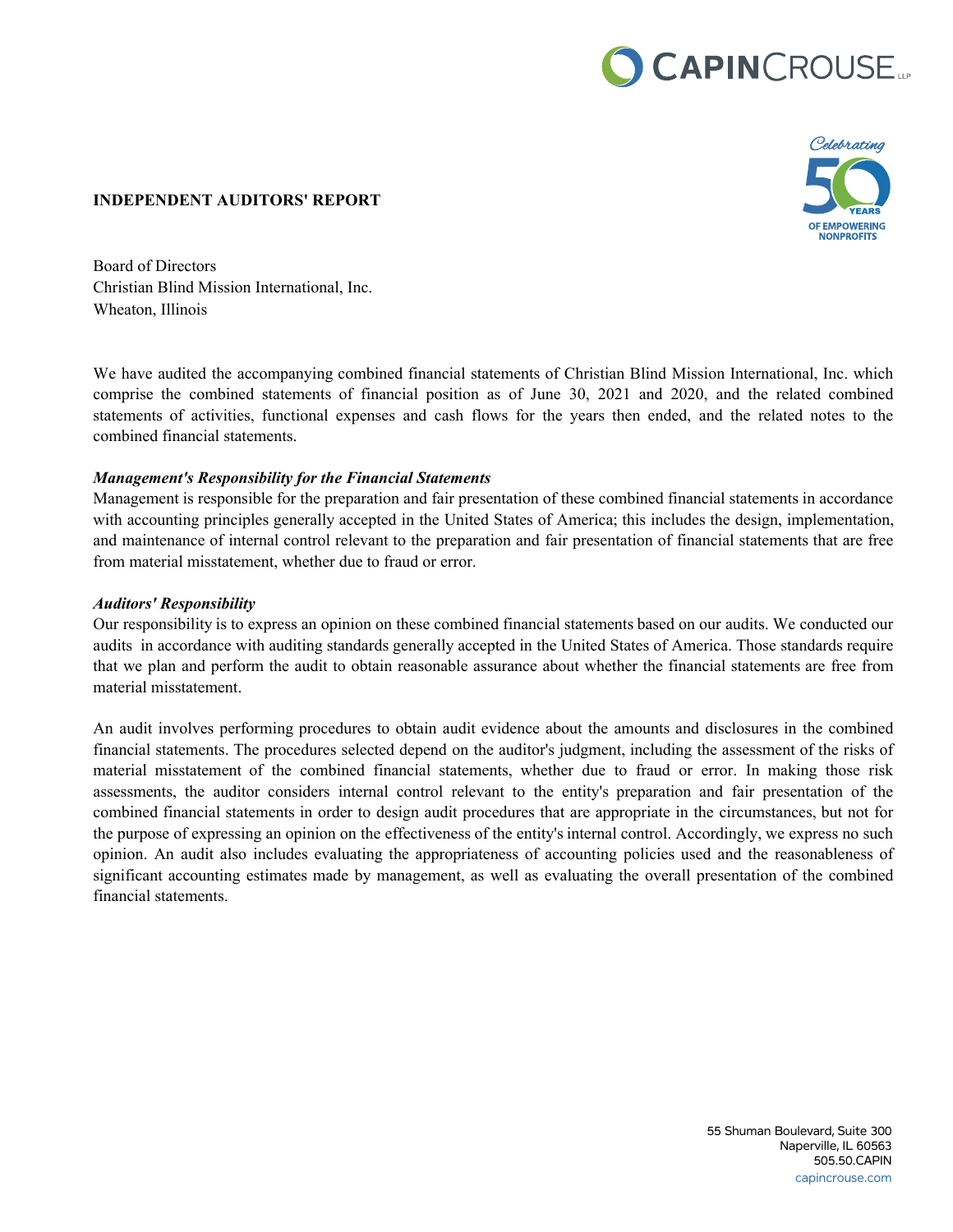Board of Directors Christian Blind Mission International, Inc. Wheaton, Illinois

#### *Opinion*

In our opinion, the combined financial statements referred to above present fairly, in all material respects, the financial position of Christian Blind Mission International, Inc. as of June 30, 2021 and 2020, and the changes in its combined net assets and cash flows for the years then ended in accordance with accounting principles generally accepted in the United States of America.

Capin Crouse LLP

Naperville, Illinois April 28, 2022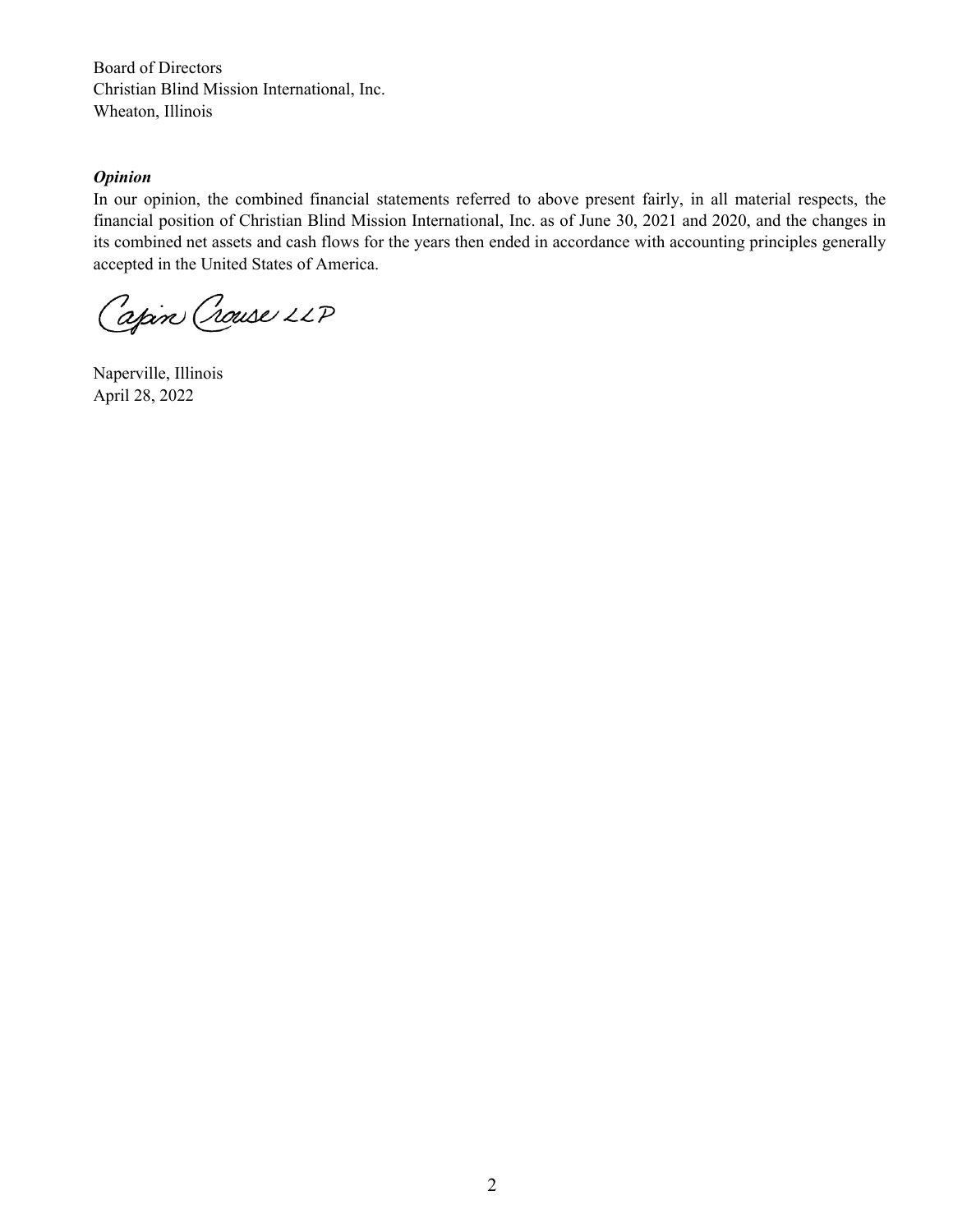#### **Combined Statements of Financial Position**

|                                         | June 30, |           |              |           |  |
|-----------------------------------------|----------|-----------|--------------|-----------|--|
|                                         |          | 2021      | 2020         |           |  |
| <b>ASSETS:</b>                          |          |           |              |           |  |
| Cash and cash equivalents               | \$       | 188,599   | \$           | 217,624   |  |
| Investments                             |          | 6,316,804 |              | 5,009,810 |  |
| Accounts receivable                     |          | 71,720    |              |           |  |
| Cash surrender value of life insurance  |          | 461,774   |              | 437,653   |  |
| Other assets                            |          | 5,539     |              | 5,539     |  |
| Land held for sale                      |          | 50,974    |              | 50,974    |  |
| <b>Total Assets</b>                     |          | 7,095,410 | <sup>8</sup> | 5,721,600 |  |
| <b>LIABILITIES AND NET ASSETS:</b>      |          |           |              |           |  |
| Liabilities:                            |          |           |              |           |  |
| Accounts payable and accrued expenses   | \$       | 6,307     | $\mathbb{S}$ | 25,925    |  |
| Irrevocable trusts                      |          | 75,539    |              | 105,803   |  |
| <b>Total Liabilities</b>                |          | 81,846    |              | 131,728   |  |
| Net assets:                             |          |           |              |           |  |
| Net assets without donor restrictions   |          | 696,760   |              | 580,062   |  |
| Net assets with donor restrictions      |          | 6,316,804 |              | 5,009,810 |  |
| <b>Total Net Assets</b>                 |          | 7,013,564 |              | 5,589,872 |  |
| <b>Total Liabilities and Net Assets</b> | \$       | 7,095,410 | S            | 5,721,600 |  |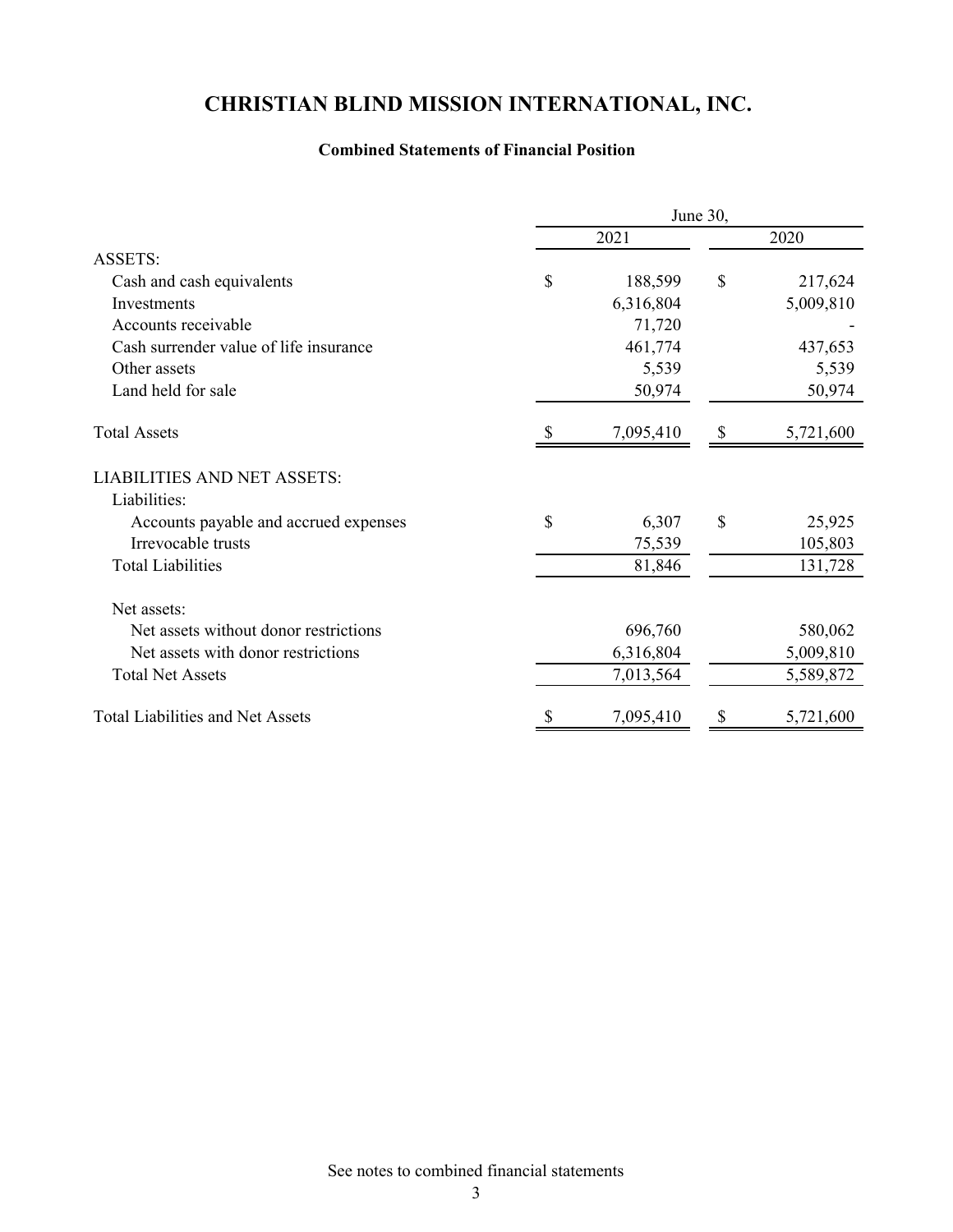#### **Combined Statements of Activities**

|                                      | Year Ended June 30, |                      |               |              |    |           |    |               |    |             |    |            |
|--------------------------------------|---------------------|----------------------|---------------|--------------|----|-----------|----|---------------|----|-------------|----|------------|
|                                      | 2021                |                      |               |              |    | 2020      |    |               |    |             |    |            |
|                                      |                     | <b>Without Donor</b> |               | With Donor   |    |           |    | Without donor |    | With donor  |    |            |
|                                      |                     | Restrictions         |               | Restrictions |    | Total     |    | restriction   |    | restriction |    | Total      |
| <b>SUPPORT AND REVENUE:</b>          |                     |                      |               |              |    |           |    |               |    |             |    |            |
| Contributions                        | \$                  | 674,045              | $\mathcal{S}$ |              | \$ | 674,045   | \$ | 949,509       | \$ |             | \$ | 949,509    |
| Grants                               |                     | 2,566,298            |               |              |    | 2,566,298 |    | 3,416,596     |    |             |    | 3,416,596  |
| Gifts-in-kind                        |                     | 4,410,172            |               |              |    | 4,410,172 |    | 3,622,050     |    |             |    | 3,622,050  |
| Investment income                    |                     | 24,130               |               | 1,567,174    |    | 1,591,304 |    | 57,546        |    | 226,168     |    | 283,714    |
|                                      |                     | 7,674,645            |               | 1,567,174    |    | 9,241,819 |    | 8,045,701     |    | 226,168     |    | 8,271,869  |
| RECLASSIFICATION:                    |                     |                      |               |              |    |           |    |               |    |             |    |            |
| Satisfaction of purpose restrictions |                     | 260,180              |               | (260, 180)   |    |           |    | 203,662       |    | (203, 662)  |    |            |
|                                      |                     | 7,934,825            |               | 1,306,994    |    | 9,241,819 |    | 8,249,363     |    | 22,506      |    | 8,271,869  |
| <b>EXPENSES:</b>                     |                     |                      |               |              |    |           |    |               |    |             |    |            |
| Program services:                    |                     |                      |               |              |    |           |    |               |    |             |    |            |
| International                        |                     | 7,513,783            |               |              |    | 7,513,783 |    | 7,983,421     |    |             |    | 7,983,421  |
| Supporting activities:               |                     |                      |               |              |    |           |    |               |    |             |    |            |
| General and administrative           |                     | 160,536              |               |              |    | 160,536   |    | 249,963       |    |             |    | 249,963    |
| Fundraising                          |                     | 143,808              |               |              |    | 143,808   |    | 150,624       |    |             |    | 150,624    |
|                                      |                     | 7,818,127            |               |              |    | 7,818,127 |    | 8,384,008     |    |             |    | 8,384,008  |
| Change in Net Assets                 |                     | 116,698              |               | 1,306,994    |    | 1,423,692 |    | (134, 645)    |    | 22,506      |    | (112, 139) |
| Net Assets, Beginning of Year        |                     | 580,062              |               | 5,009,810    |    | 5,589,872 |    | 714,707       |    | 4,987,304   |    | 5,702,011  |
| Net Assets, End of Year              | \$                  | 696,760              | S             | 6,316,804    | S  | 7,013,564 | \$ | 580,062       |    | 5,009,810   | S  | 5,589,872  |

See notes to combined financial statements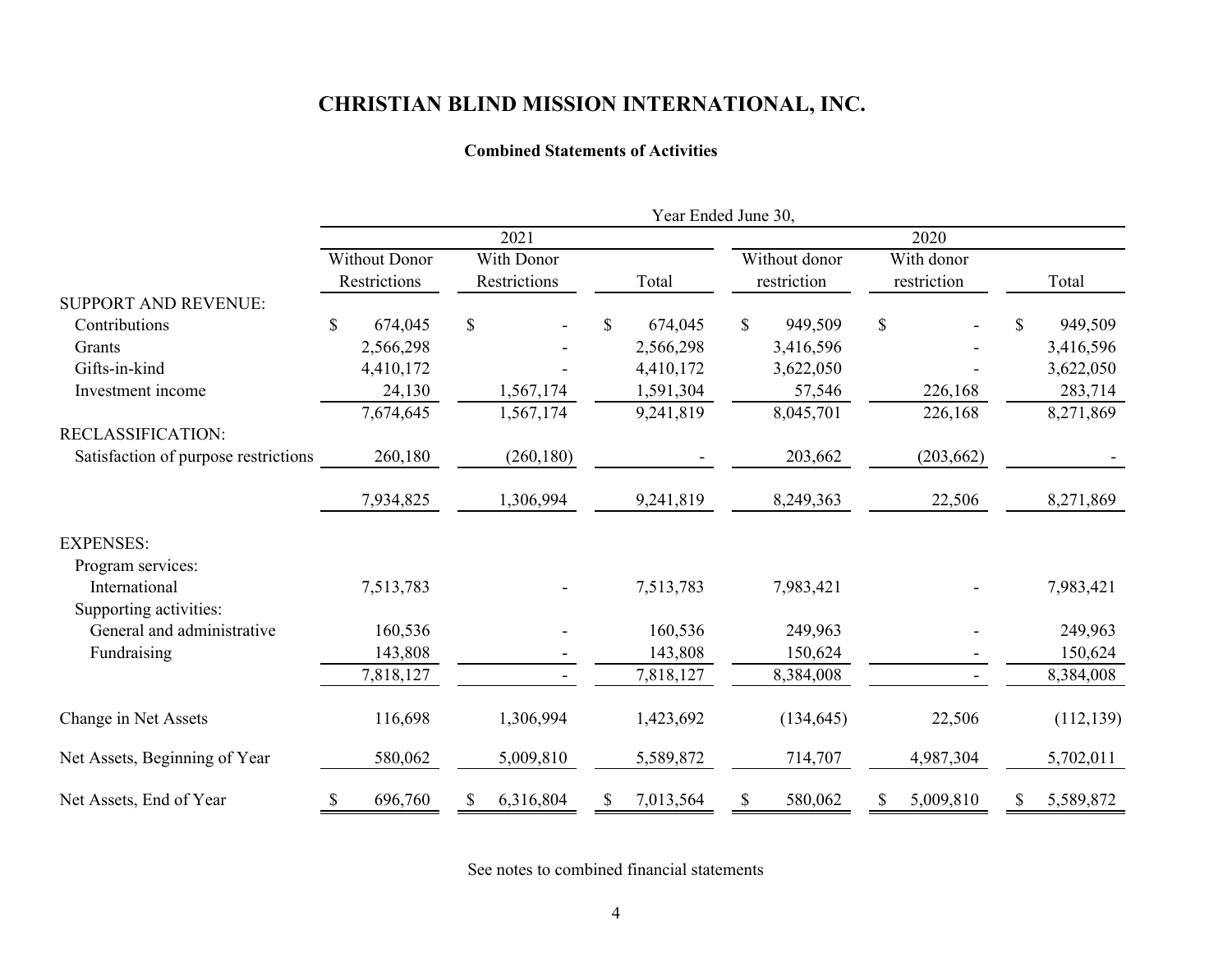### **Combined Statements of Functional Expenses**

|                       | Program<br>Services | General and<br>Administrative |         |    | Fundraising |    | Total     |
|-----------------------|---------------------|-------------------------------|---------|----|-------------|----|-----------|
| Personnel costs       |                     | \$                            |         | S  | 100,472     |    | 100,472   |
| Grants                | 3,103,611           |                               |         |    |             |    | 3,103,611 |
| Gifts in kind         | 4,410,172           |                               |         |    |             |    | 4,410,172 |
| Printing              |                     |                               | 1,282   |    | 36,277      |    | 37,559    |
| Professional services |                     |                               | 81,631  |    |             |    | 81,631    |
| Postage and shipping  |                     |                               | 12,283  |    | 5,663       |    | 17,946    |
| Travel                |                     |                               |         |    |             |    |           |
| Telephone             |                     |                               | 2,284   |    |             |    | 2,284     |
| Office expenses       |                     |                               | 61,672  |    | 1,396       |    | 63,068    |
| Occupancy             |                     |                               | 1,384   |    |             |    | 1,384     |
| Other                 |                     |                               |         |    |             |    |           |
| Total expenses        | 7,513,783           | \$                            | 160,536 | \$ | 143,808     | \$ | 7,818,127 |

Year Ended June 30, 2021

#### Year Ended June 30, 2020

|                       | Program   |                | General and |               |                 |
|-----------------------|-----------|----------------|-------------|---------------|-----------------|
|                       | Services  | Administrative |             | Fundraising   | Total           |
| Personnel costs       |           | S              |             | 95,947        | \$<br>95,947    |
| Grants                | 4,347,972 |                |             |               | 4,347,972       |
| Gifts in kind         | 3,622,050 |                |             |               | 3,622,050       |
| Printing              |           |                | 1,722       | 41,036        | 42,758          |
| Professional services |           |                | 113,103     |               | 113,103         |
| Postage and shipping  |           |                | 6,064       | 4,333         | 10,397          |
| Travel                |           |                |             | 3,706         | 3,706           |
| Telephone             |           |                | 2,527       |               | 2,527           |
| Office expenses       |           |                | 125,269     | 5,602         | 130,871         |
| Occupancy             |           |                | 1,278       |               | 1,278           |
| Other                 | 13,399    |                |             |               | 13,399          |
| Total expenses        | 7,983,421 | S              | 249,963     | \$<br>150,624 | \$<br>8,384,008 |

See notes to combined financial statements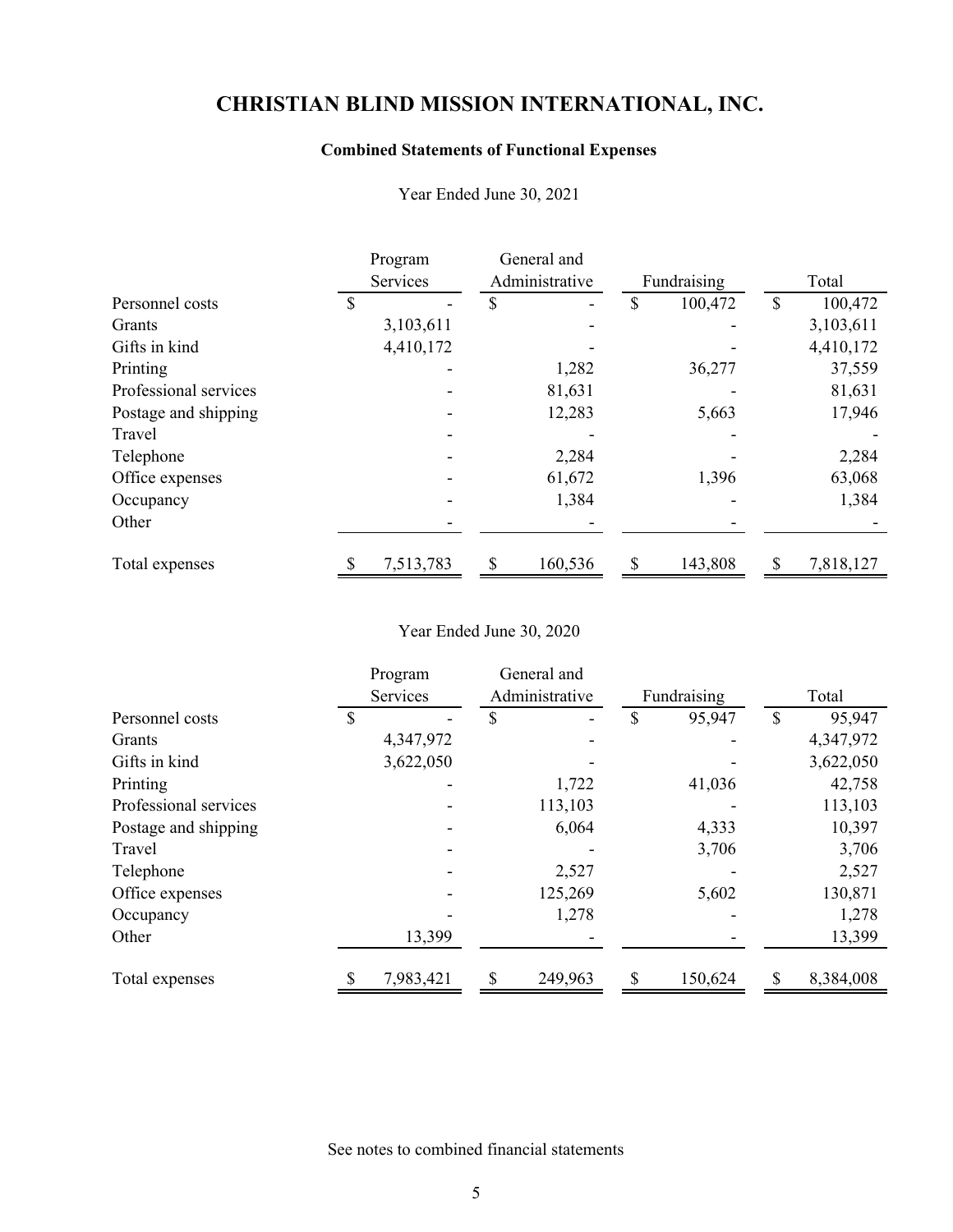#### **Combined Statement of Cash Flows**

|                                                   | Year Ended June 30, |      |            |  |  |  |
|---------------------------------------------------|---------------------|------|------------|--|--|--|
|                                                   | 2021                | 2020 |            |  |  |  |
| CASH FLOWS FROM OPERATING ACTIVITIES:             |                     |      |            |  |  |  |
| Change in net assets                              | \$<br>1,423,692     | \$   | (112, 139) |  |  |  |
| Adjustments to reconcile change in net assets to  |                     |      |            |  |  |  |
| net cash provided (used) by operating activities: |                     |      |            |  |  |  |
| Net realized and unrealized gains on investments  | (1,440,407)         |      | (114,910)  |  |  |  |
| Change in:                                        |                     |      |            |  |  |  |
| Grants receivable                                 | (71, 720)           |      | 353,939    |  |  |  |
| Cash surrender value of life insurance            | (24, 121)           |      | (55, 817)  |  |  |  |
| Accounts payable and accrued expenses             | (19,618)            |      | 2,835      |  |  |  |
| Deferred grant revenue                            |                     |      | (565, 523) |  |  |  |
| Payables to affiliates                            |                     |      | (145, 023) |  |  |  |
| Irrevocable trust                                 | (30,264)            |      | (3,976)    |  |  |  |
| Net Cash Used by Operating Activities             | (162, 438)          |      | (640, 614) |  |  |  |
| CASH FLOWS FROM INVESTING ACTIVITIES:             |                     |      |            |  |  |  |
| Proceeds from sales of investments                | 235,621             |      | 215,734    |  |  |  |
| Purchases of investments                          | (102, 208)          |      | (111,260)  |  |  |  |
| Net Cash Provided by Investing Activities         | 133,413             |      | 104,474    |  |  |  |
| Net Change in Cash and Cash Equivalents           | (29, 025)           |      | (536, 140) |  |  |  |
| Cash and Cash Equivalents, Beginning of Year      | 217,624             |      | 753,764    |  |  |  |
| Cash and Cash Equivalents, End of Year            | \$<br>188,599       | \$   | 217,624    |  |  |  |

See notes to combined financial statements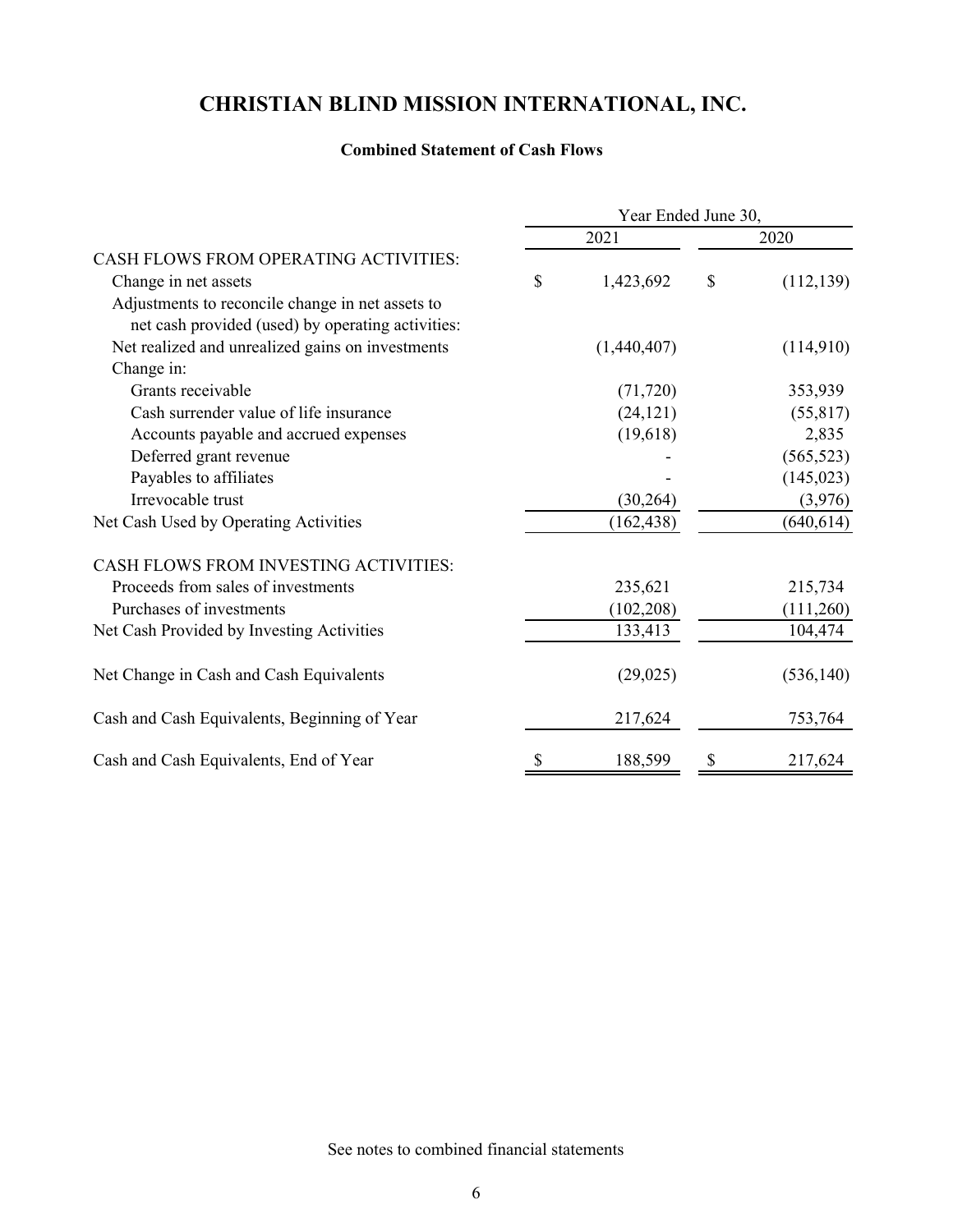#### **Notes to Combined Financial Statements**

June 30, 2021 and 2020

#### 1. NATURE OF ORGANIZATION:

The combined financial statements of Christian Blind Mission International, Inc. (CBM US) include the combined financial statements of Christian Blind Mission International (CBMI) and CBM Deferred Giving Trust (the Trust). CBMI is an international Christian development organization, committed to improving the quality of life of persons with disabilities in the poorest countries of the world.

The Trust is administered by an independent third party and was established to allow donors to contribute assets to the Trust which would guarantee them an income stream until their death or some other specified time. At the specified time, the remaining trust assets and earnings thereon are to revert to CBMI. The Trust contains both revocable and irrevocable trusts. Revocable trust assets are not recorded as assets of CBM US because CBM US has no control, custody of, or claim on those assets.

CBM US is operated as a nonprofit organization exempt from federal income taxes under Section 501(c)(3) of the Internal Revenue Code (the Code), and is not a private foundation under Section 509(a)(2) of the Code.

#### 2. SIGNIFICANT ACCOUNTING POLICIES:

The combined financial statements have been prepared on the accrual basis of accounting. The preparation of combined financial statements in conformity with accounting principles generally accepted in the United States of America requires management to make estimates and assumptions that affect the reported amounts and disclosures. Actual amounts could differ from these estimates. The significant accounting policies followed are described below.

#### CASH AND CASH EQUIVALENTS

Cash and cash equivalents include checking, money market accounts and investments with original maturities of three months or less. CBM US maintains cash and cash equivalents in financial institutions which may, at times, exceed federally insured limits. At June 30, 2021 and 2020, no accounts exceeded federally insured limits. CBM US has not experienced any losses on such accounts.

#### INVESTMENTS

Investments consist of equities and bonds and are reported at fair value based on quoted prices in active markets for identical assets, which is Level 1 of the fair value hierarchy established under *Fair Value Measurement and Disclosure* topic of the FASB Accounting Standards Codification. Gains and losses reported on investments are reported with investment income in the combined statements of activities. Donated investments are recorded at market value at the date of donation and thereafter carried in accordance with the above policies.

#### ACCOUNTS RECIEVABLE

Accounts receivable consist primarily of amounts due from miscellaneous receivables. Accounts receivable are stated at the amounts management expects to collect from outstanding balances. As of June 30, 2021 and 2020, management assessed all receivables as collectible and therefore, recognized no allowance for uncollectible receivables.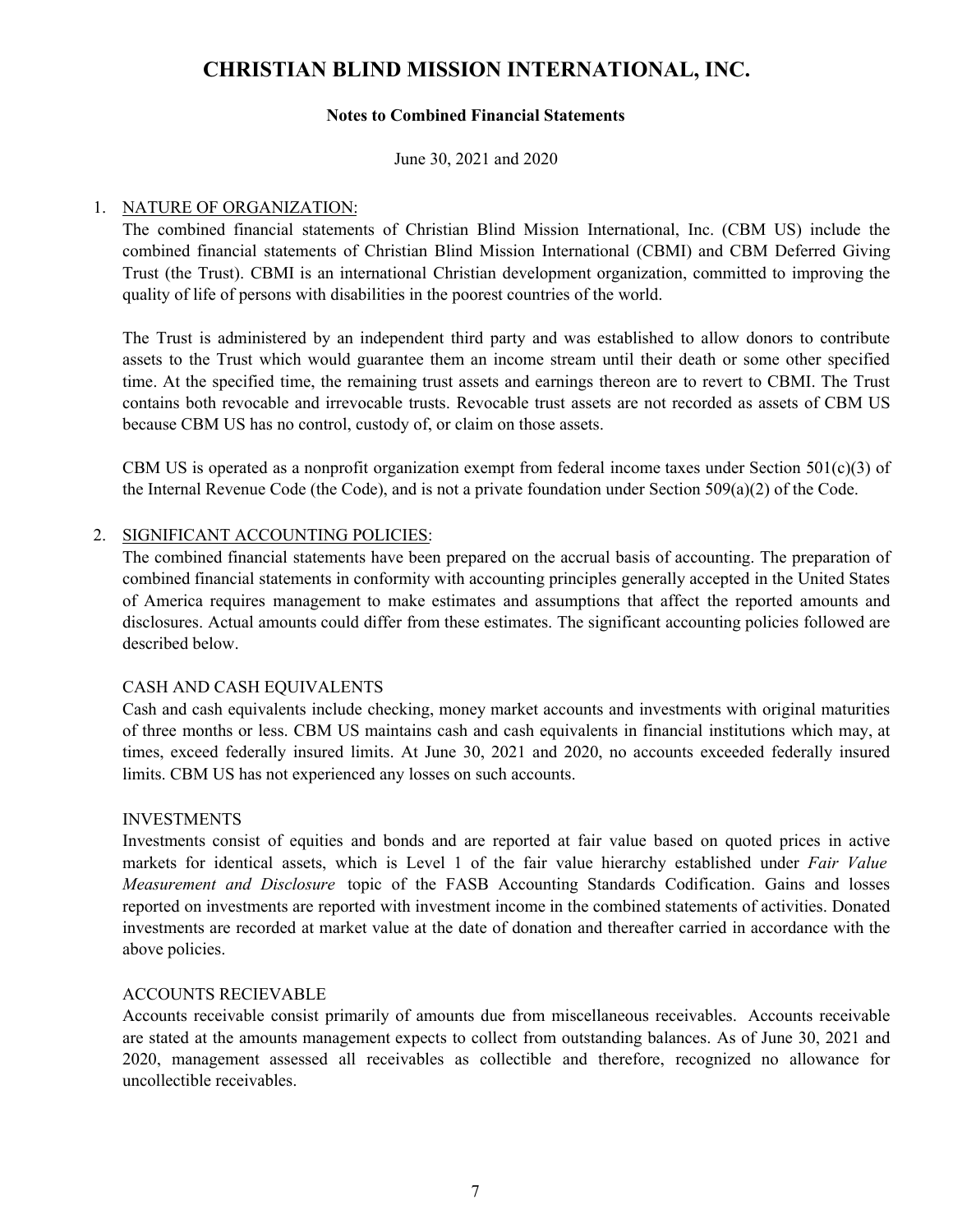#### **Notes to Combined Financial Statements**

June 30, 2021 and 2020

#### 2. SIGNIFICANT ACCOUNTING POLICIES, continued:

#### CASH SURRENDUR VALUE OF LIFE INSURANCE

CBM US is a named beneficiary in one life insurance policy covering two individuals. The cash surrender value of this policy was \$461,774 and \$437,653 at June 30, 2021 and 2020, respectively. The sum of all benefits will be added to the endowment assets after the death of the insured.

#### LAND

Land consists of one plot of property in Hawaii, that was donated to CBM US in a prior year. Subsequent to year end, CBM US sold the property in Hawaii on July 28, 2021.

#### CLASSES OF NET ASSETS

The combined financial statements report amounts separately by classes of net assets:

*Net assets without donor restrictions* are those currently available for ministry purposes under the direction of the Board of Directors and those designated by the Board for a specific use.

*Net assets with donor restrictions* are those contributed with donor stipulations for specific operating purposes or programs. They are not currently available for use in CBM US's ministries until commitments regarding their use have been fulfilled. When a purpose restriction is satisfied, net assets with donor restrictions are reclassified to net assets without donor restrictions and reported in the combined statement of activities as satisfaction of purpose restrictions.

#### REVENUES

Contributions and grants are recognized when made, which may be when cash is received, an unconditional promise to give is made, a condition is met, or when ownership of donated assets is transferred.

All contributions and grants are considered without donor restrictions, unless specifically restricted by the donor or subject to legal restrictions. Contributions and grants without donor restrictions are recognized when received or receivable.

Contributions and grants with donor restrictions but designated for future periods or restricted by the donor for a specific purpose are recognized as revenue in net assets with donor restrictions until funds have been expended for the purpose specified. When a restriction is satisfied, either through the expiry of a time restriction or the accomplishment of the purpose of the restriction, these contributions or grants are released to net assets without donor restrictions and reported in the combined statement of activities and changes in net assets as net assets released from restrictions. However, if a restriction is fulfilled in the same time period in which the contribution or grants are received, the organization reports the contributions and grants as revenue without donor restrictions.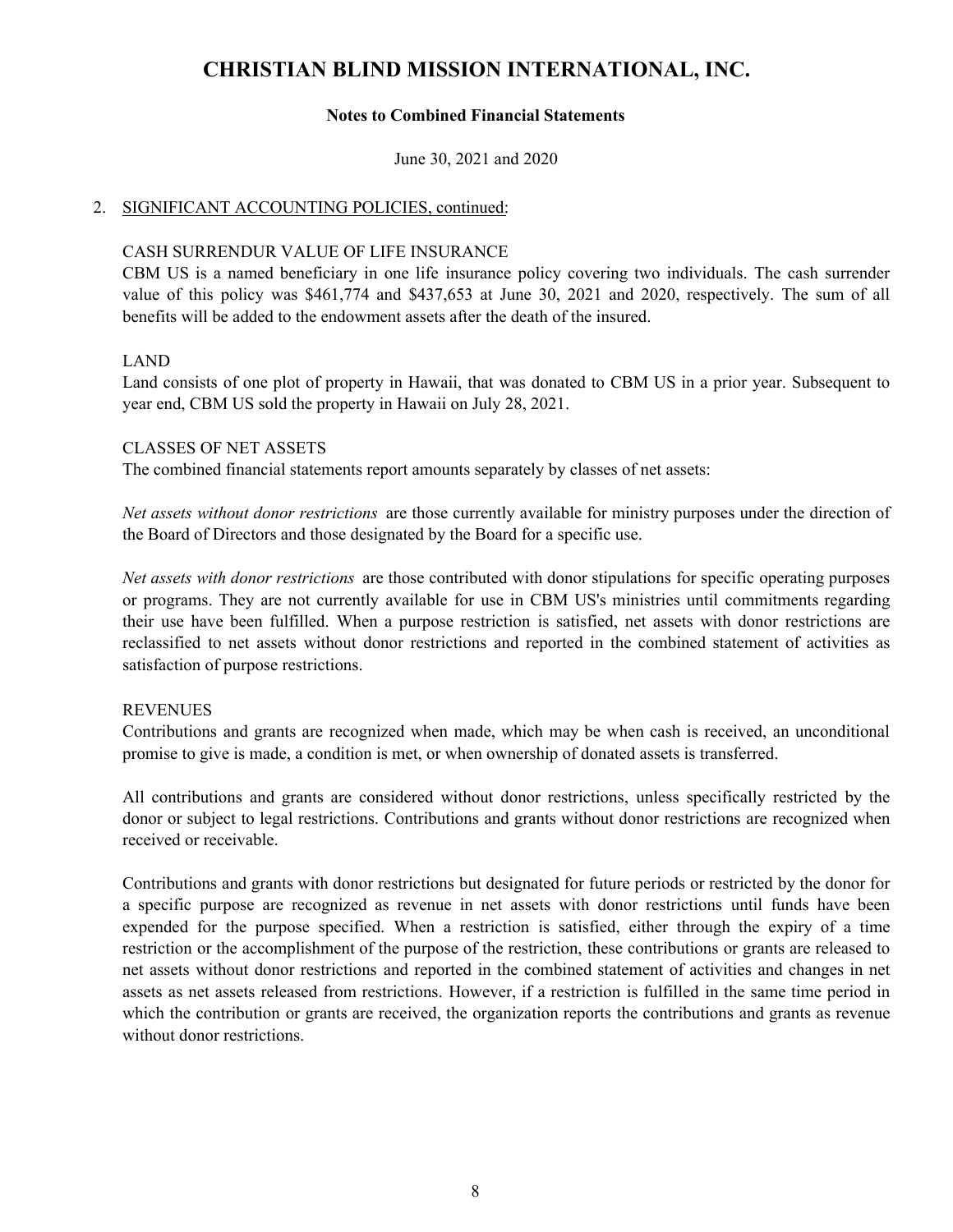#### **Notes to Combined Financial Statements**

June 30, 2021 and 2020

#### 2. SIGNIFICANT ACCOUNTING POLICIES, continued:

#### REVENUES, continued

Conditional promises to give are recorded as contributions or grants in the period the condition is met. If funds are received in advance of the condition being met, they are recorded as deferred revenue. Once the condition has been met, the contributions or grants are recognized as either without donor restrictions or with donor restrictions in accordance with the underlying agreement.

Gifts-in-kind contributions are recorded at fair-market value at the time of delivery to the recipient and consist of medical supplies and equipment donated.

The principal amount in excess of the annuity liability of irrevocable trust life annuities, in which donors receive income for life or other stipulated period, is recorded as contributions in the period the gift is received.

#### FUNCTIONAL ALLOCATION OF EXPENSES

The costs of providing the various program services and supporting activities have been summarized on a functional basis in the combined statement of activities. Accordingly, certain costs have been allocated among the program services and supporting activities benefited on the combined statement of activities. These expenses include grants, professional fees, office expenses and personnel costs.

#### 3. INVESTMENTS:

Investments consist of the following as of:

|                           | June 30, |           |   |           |  |  |
|---------------------------|----------|-----------|---|-----------|--|--|
|                           | 2021     |           |   | 2020      |  |  |
| At fair value:            |          |           |   |           |  |  |
| Mutual funds and equities | \$       | 5,051,080 |   | 3,740,088 |  |  |
| <b>Bonds</b>              |          | 1,265,724 |   | 1,269,722 |  |  |
|                           |          |           |   |           |  |  |
|                           |          | 6,316,804 | S | 5,009,810 |  |  |
|                           |          |           |   |           |  |  |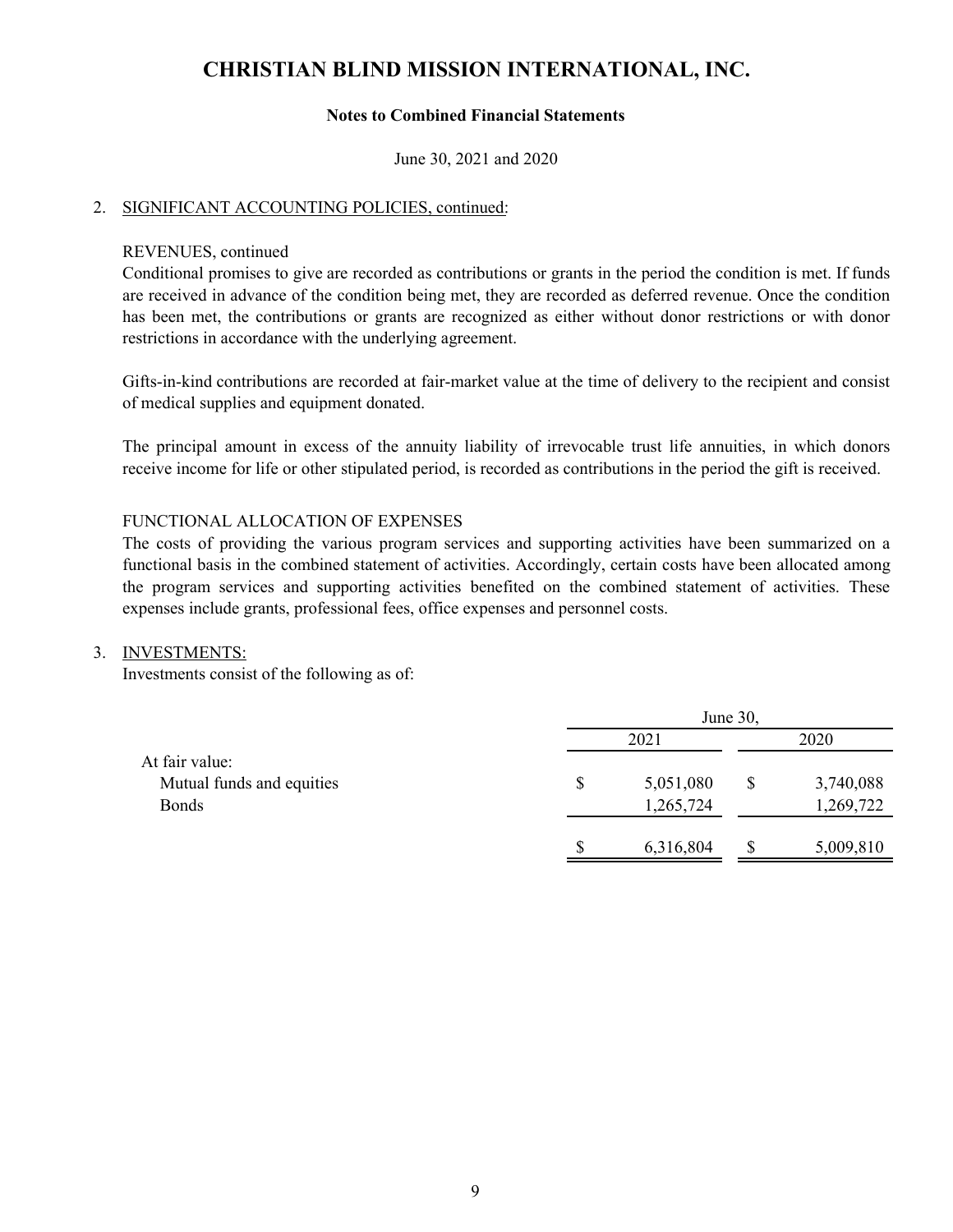#### **Notes to Combined Financial Statements**

June 30, 2021 and 2020

#### 4. FAIR VALUE MEASUREMENTS:

The Financial Accounting Standards Board Accounting Standards Codification (FASB ASC) established a fair value hierarchy, which requires an entity to maximize the use of observable inputs and minimize the use of unobservable inputs when measuring fair value. The standard describes three levels of inputs that may be used to measure fair value:

Level 1 - Quoted market prices in active markets for identical assets or liabilities.

Level 2 - Observable inputs other than Level 1 prices, such as quoted prices for similar assets or liabilities; quoted prices in active markets that are not active; or other inputs that are observable or can be corroborated by observable market data for substantially the full term of the assets or liabilities.

Level 3 - Unobservable inputs that are supported by little or no market activity and that are significant to the fair value of the assets or liabilities.

CBM US uses appropriate valuation techniques based on the available inputs to measure the fair value of its investments. When available, CBM US measures fair value using Level 1 inputs because they generally provide the most reliable evidence of fair value.

The following tables present the fair value measurements of assets and liabilities recognized in the accompanying combined statement of financial position measured at fair value on a recurring basis and the level within the ASC fair value hierarchy in which the fair value measurements fall:

|                           |            |            |                 | June 30, 2021 |         |
|---------------------------|------------|------------|-----------------|---------------|---------|
|                           | Fair Value |            | Level 1         |               | Level 2 |
| Investments:              |            |            |                 |               |         |
| Mutual funds and equities | \$         | 5,051,080  | \$<br>5,051,080 | \$            |         |
| <b>Bonds</b>              |            | 1,265,724  | 1,265,724       |               |         |
|                           |            | 6,316,804  | \$<br>6,316,804 | \$            |         |
|                           |            |            |                 | June 30, 2020 |         |
|                           |            | Fair Value | Level 1         |               | Level 2 |
| Investments:              |            |            |                 |               |         |
| Mutual funds and equities | \$         | 3,740,088  | \$<br>3,740,088 | \$            |         |
| <b>Bonds</b>              |            | 1,269,722  | 1,269,722       |               |         |
|                           |            |            |                 |               |         |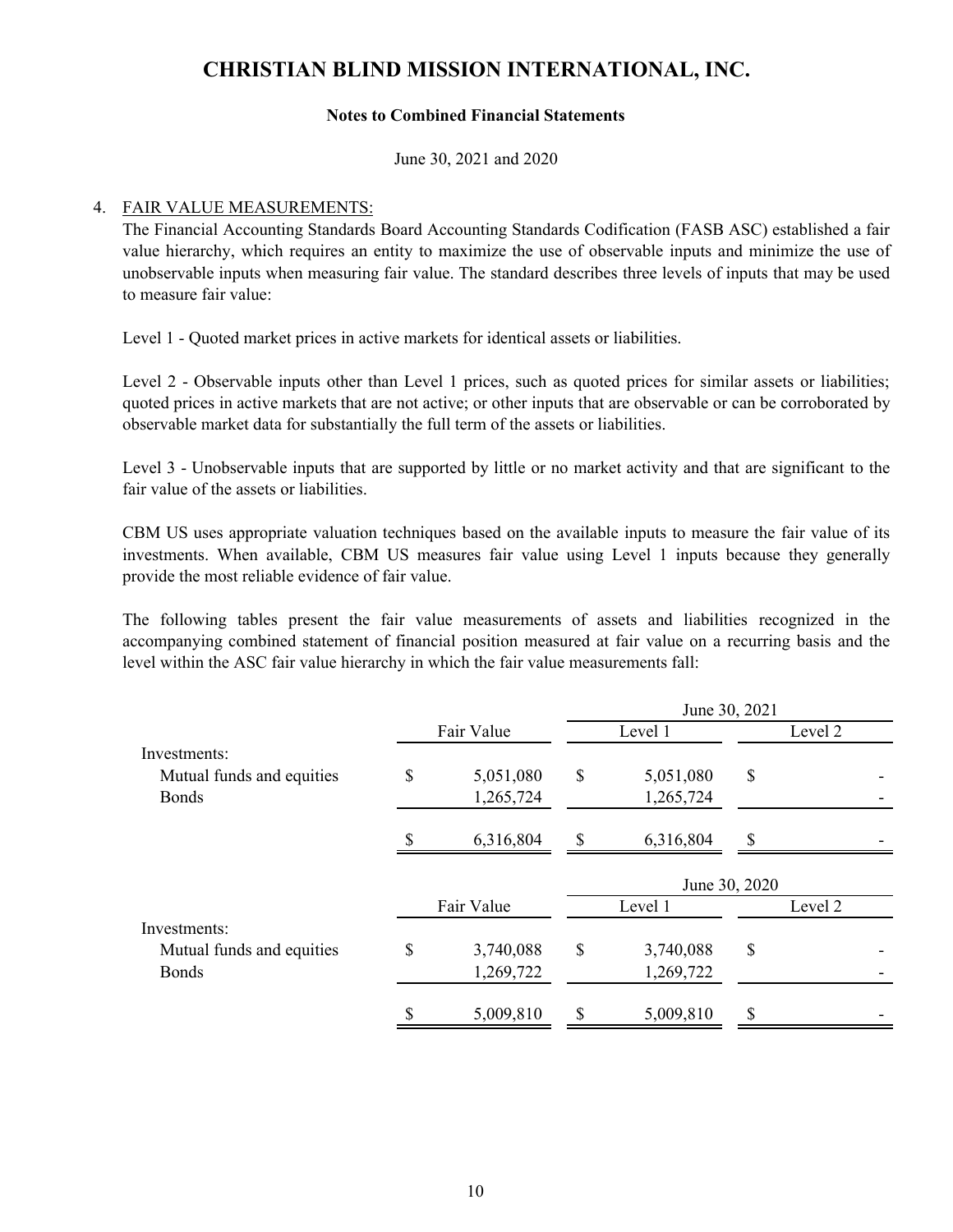#### **Notes to Combined Financial Statements**

June 30, 2021 and 2020

#### 5. NET ASSETS WITH DONOR RESTRICTIONS:

Net assets with donor restrictions consist of the following:

| June 30,  |      |           |  |  |  |
|-----------|------|-----------|--|--|--|
| 202       | 2020 |           |  |  |  |
| 6,316,804 |      | 5,009,810 |  |  |  |
|           |      |           |  |  |  |

#### 6. RELATED PARTY TRANSACTIONS:

For the years ended June 30, 2020 and 2021, CBM US donated non cash medical supplies of \$4,410,172 and \$3,622,050, respectively and entered into program grants of \$3,103,611 and \$4,347,972 to its affiliates overseas, respectively.

For the years ended June 30, 2021 and 2020, CBM US paid fees to Christoffel-Blindenmission Christian Blind Mission e.V." (CBM Germany) of \$40,000 and \$30,000, respectively.